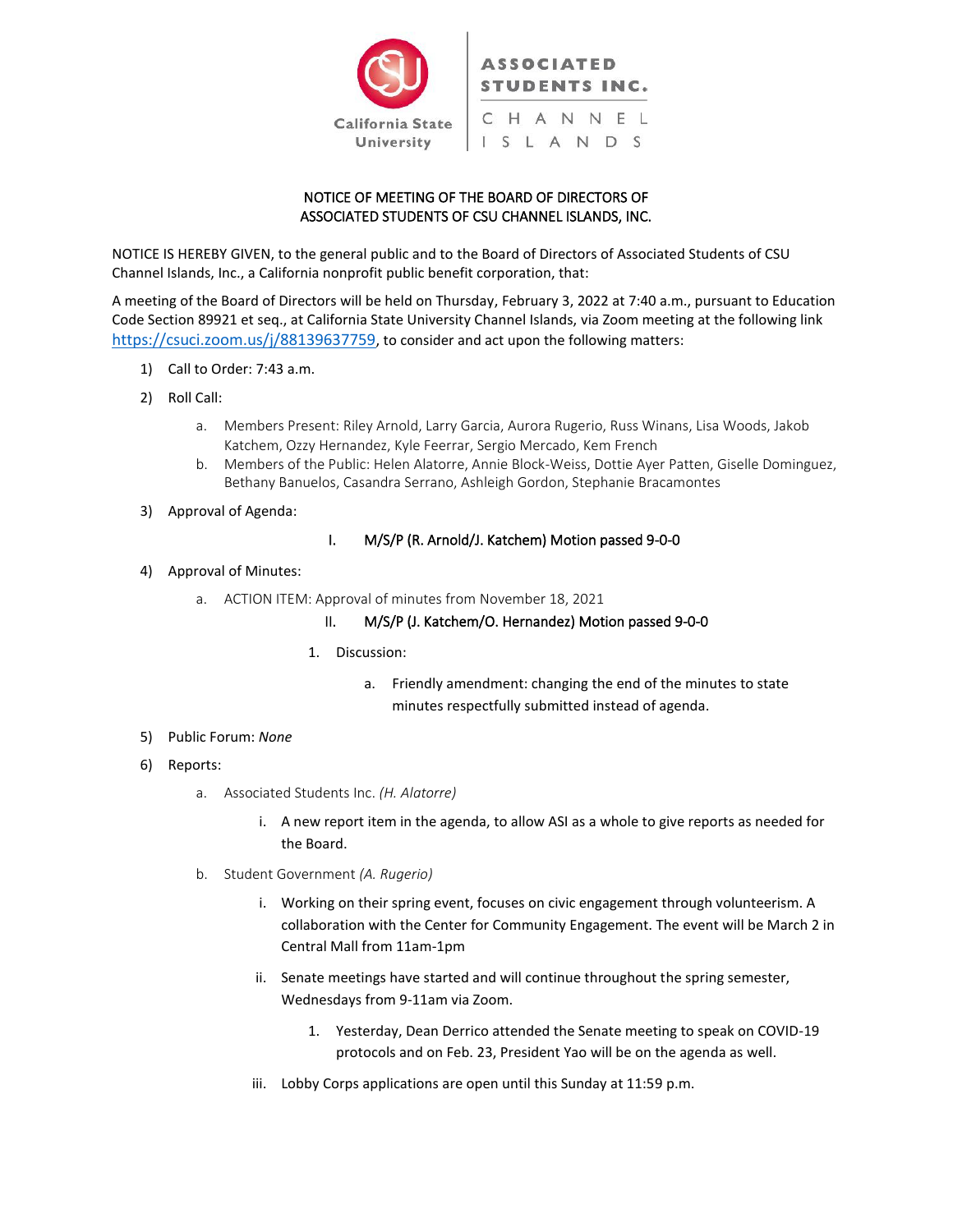- iv. As we transition back to in person, encourages reaching out to the Dean of Students office to get the support they need and CAPS.
- c. Student Programming Board *(R. Arnold)*
	- i. Welcome Back Virtual Campaign has been going on, on SPB's Instagram.
	- ii. To kick off the year, first event: Feb. 14, 12-2pm, Student Union Lawn, Share the Love event. Focus of the event is self-care.
	- iii. To support Black History month, a collaboration with Housing and will be showing "Black Panther" and having a black owned Food Truck in South Quad on Feb 23 at 6pm.
	- iv. For March 3 at 10:30am, Money Workshop, partnership with Premier America in the Coville Conference Room in the Student Union.
- d. Student Union *(B. Banuelos)*
	- i. Reopening all of the Student Union, Monday, Feb. 7 and BKM is coming to do an install at the Student Union front desk as well.
	- ii. There is also come construction at the old front desk and is expected to be complete by the end of the month and will be a new staff office.
	- iii. Outside the rose garden is no longer there and working to provide more outside space with new furniture.
	- iv. Still have plans for IT updates for the building and will be updating all the screens in the building this spring.
	- v. Student Union team will resume monthly tournaments and take-away craft kits.
	- vi. Preparing to go to ACUI in March, both SPB and the Student Union team are planning to go together.
	- vii. All of ASI will be launching a spring recruitment campaign for positions for the 22-23 year.
- e. The CI View *(S. Mercado)*
	- i. Hired A'ishah Crawford as the new Opinion and Entertainment editor and Jordan Wehlage moved to the News Editor position.
	- ii. Hoping to get out the next printed paper at the end of February (delayed due to virtual modality)
	- iii. Feb. 24: Student Press Freedom event
	- iv. March 21-25: Reporter Week
	- v. Planning to attend the National College Media Convention in March in NYC.
- f. Community Report: *(None)*
- 7) Outstanding Business: *None*
- 8) New Business: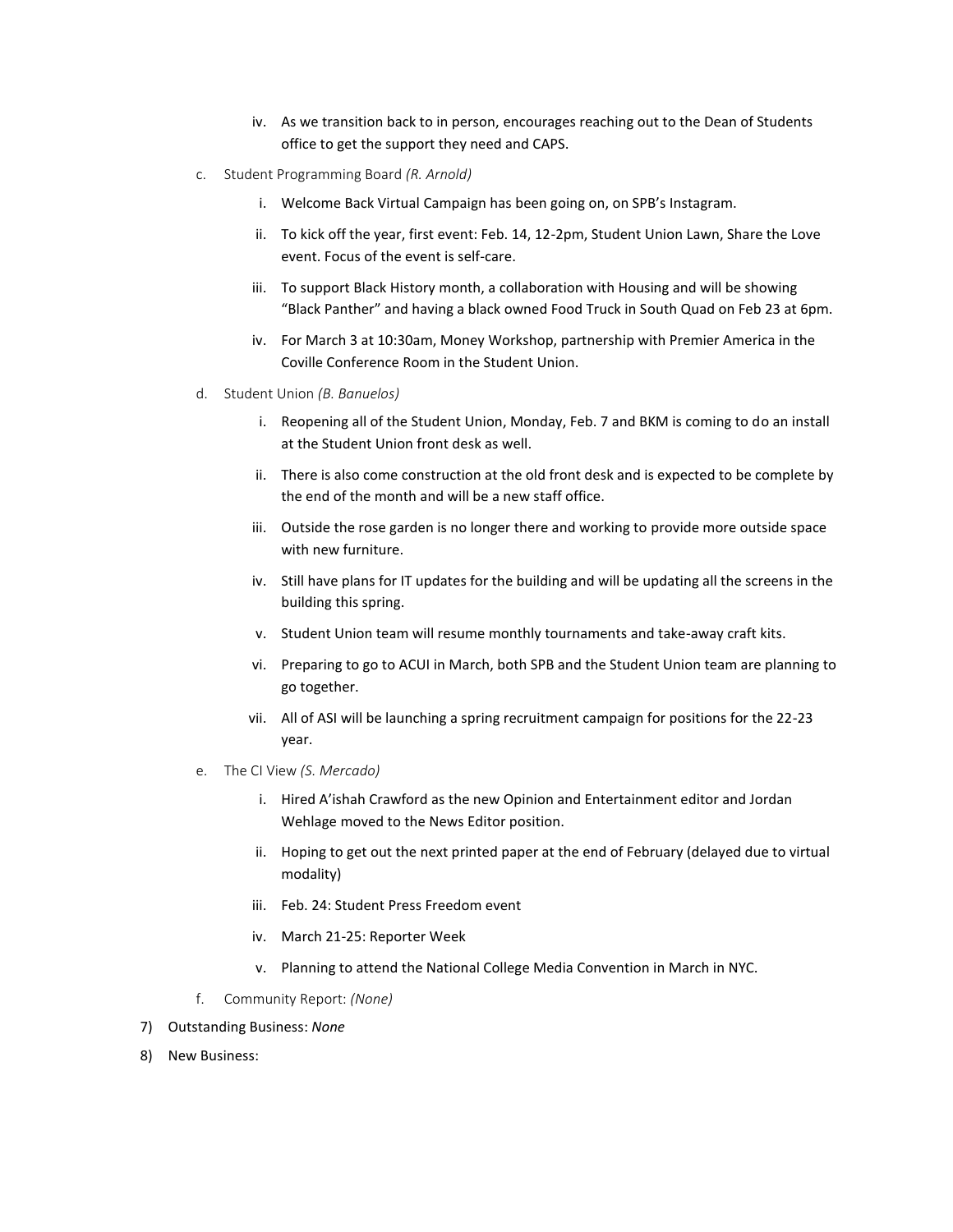- a. INFORMATION ITEM: ASI Elections Update (L. Garcia / A. Block-Weiss)
	- i. ASI Elections are coming!
		- 1. Applications open Feb. 21 and close March 11 at 5pm
		- 2. Info Session are available to help students be informed how to run for office.
		- 3. The ASI Election Council will be presenting at the Student Government Senate meeting to enter in the partnership with them in promoting election.
		- 4. Campaigning begins March 28.
		- 5. Voting will take place April 12 and 13
- b. ACTION ITEM: ASI Bank Account (H. Alatorre)
	- i. The resolution can be found on the ASI website at: [https://asi.csuci.edu/resolution-asi](https://asi.csuci.edu/resolution-asi-banking-accounts.pdf)[banking-accounts.pdf](https://asi.csuci.edu/resolution-asi-banking-accounts.pdf)
		- 1. The recommendation to change banks is to align with the campus banking and to help mitigate potential risk of fraud.
			- III. J. Katchem: I move to approve the resolution authorizing the movement of Associated Students of CSU Channel Islands banking accounts from mechanics bank to Wells Fargo Bank
			- IV. K. Feerra: Seconded
				- a. M/S/P (J. Katchem/K. Feerrar) Motion passed 9-0-0
	- ii. Discussion:
		- 1. When would this go into effect?
			- a. The aim would be to make this transition before the end of this fiscal year.
		- 2. Does this affect the ASI Procurement Cards?
			- a. No, that is a different vendor.
		- 3. Were there other banks into consideration?
			- a. The Chancellors office has other banks, but our campus already has a relationship with Wells Fargo and Wells Fargo was the recommendation due to already having systems in place for this bank.
		- 4. How long have we worked with Mechanics Bank and has there been other instance of fraud?
			- a. There was a bank prior to Mechanics Bank, which bought Rabo Bank. The Chancellors office has relationships with 10 banks, but CSUCI specifically works with Wells Fargo. If we wanted to do another bank, ASI would have to pay for the IT piece of implementing. Additionally, having different banking services with campus and ASI would make the mechanics of things quite difficult. This is the first time that Stephanie Bracamontes has witnessed a fraud incident with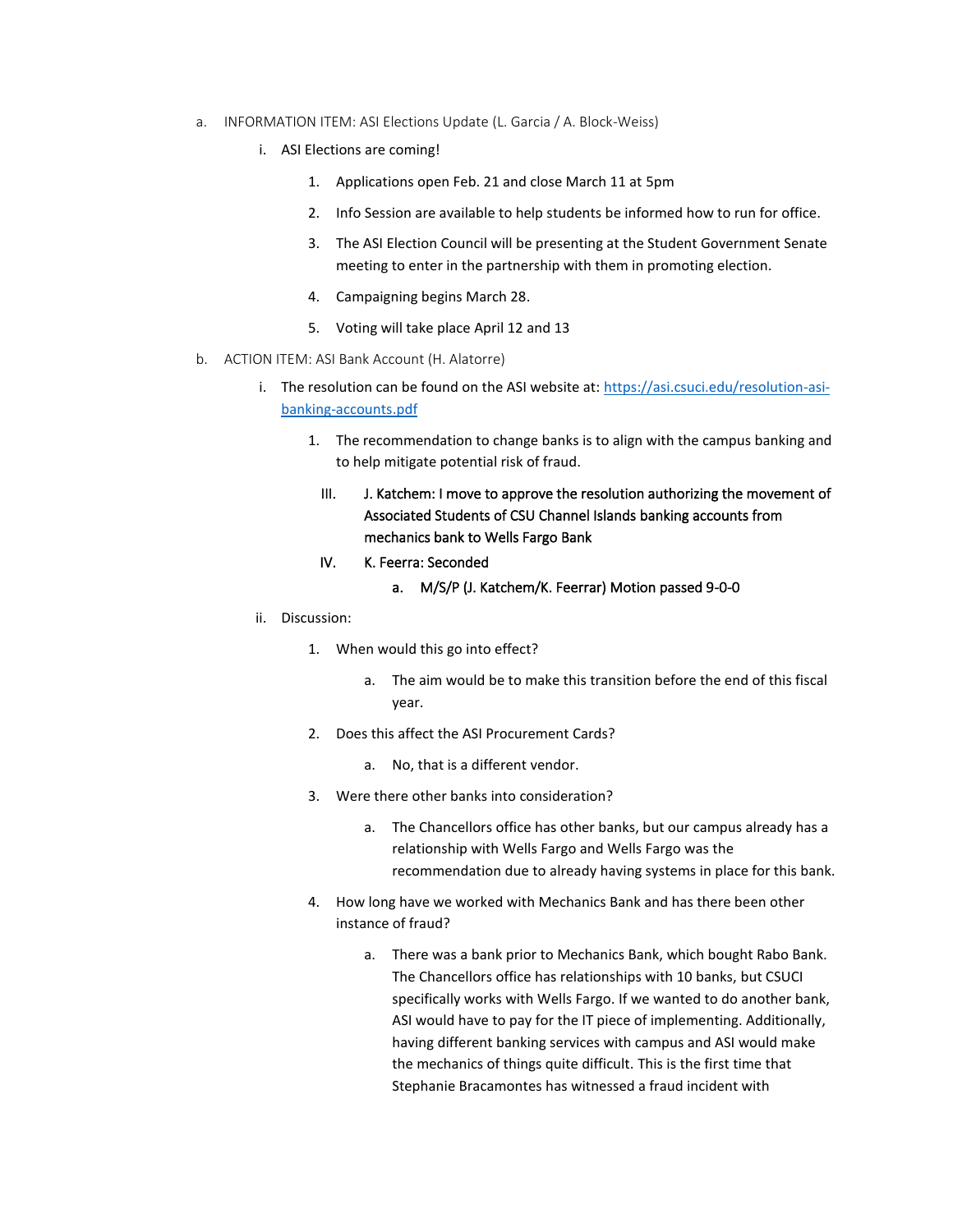Mechanics Bank and Wells Fargo has systems in place that would help to prevent future fraud.

- 5. Will any of our ASI accounting strings change internally?
	- a. No, everything will stay the same.
- 6. ATM's on campus?
	- a. There is a new ATM provider that was established right before the Pandemic hit, and it is with Premier America Credit Union. Their ATM is located in the breeze way near the elevator at the Student Union.
- c. INFORMATION ITEM: Personnel Update (H. Alatorre)
	- i. Current vacancy:
		- 1. Kristina Hamilton, Graphic Designer
			- a. In the meantime, Thomas Wilson, our ASI Graphic Design Student Assistant is doing a great job with the current marketing campaigns.
	- ii. Last year the budget was approved to support to Assistant Director positions:
		- 1. ASI Assistant Director position for the programs has been posted and will go into a search this semester.
		- 2. Bethany Banuelos is currently sitting in the ASI Assistant Director position for the Student Union in an interim capacity.
	- iii. Been working on modify a position:
		- 1. ASI Budget Support Coordinator and ASI Administrative Support Coordinator to make them one position. Will be finishing that position and changing the duties and responsibilities for Giselle Dominguez who is currently in the ASI Budget Support Coordinator position as the ASI Administrative Support Coordinator has been vacant for about a year.
	- iv. A campus global went out about the passing of Joe Jacquez. ASI is very appreciative of their service to ASI.
- d. INFORMATION ITEM: Subcommittee Updates
	- i. BASC (R. Arnold)
		- 1. BASC meetings will resume next week to start reviewing the campus partner proposals.
	- ii. ASI Election Council (L. Garcia)
		- 1. The Council met yesterday and reviewed marketing for the Run for Office campaign materials and gave Council task assignments to plan the best way to reach students. The Council will be meeting weekly on Wednesdays from 3:15- 4:30pm.
- 9) Closing Comments: